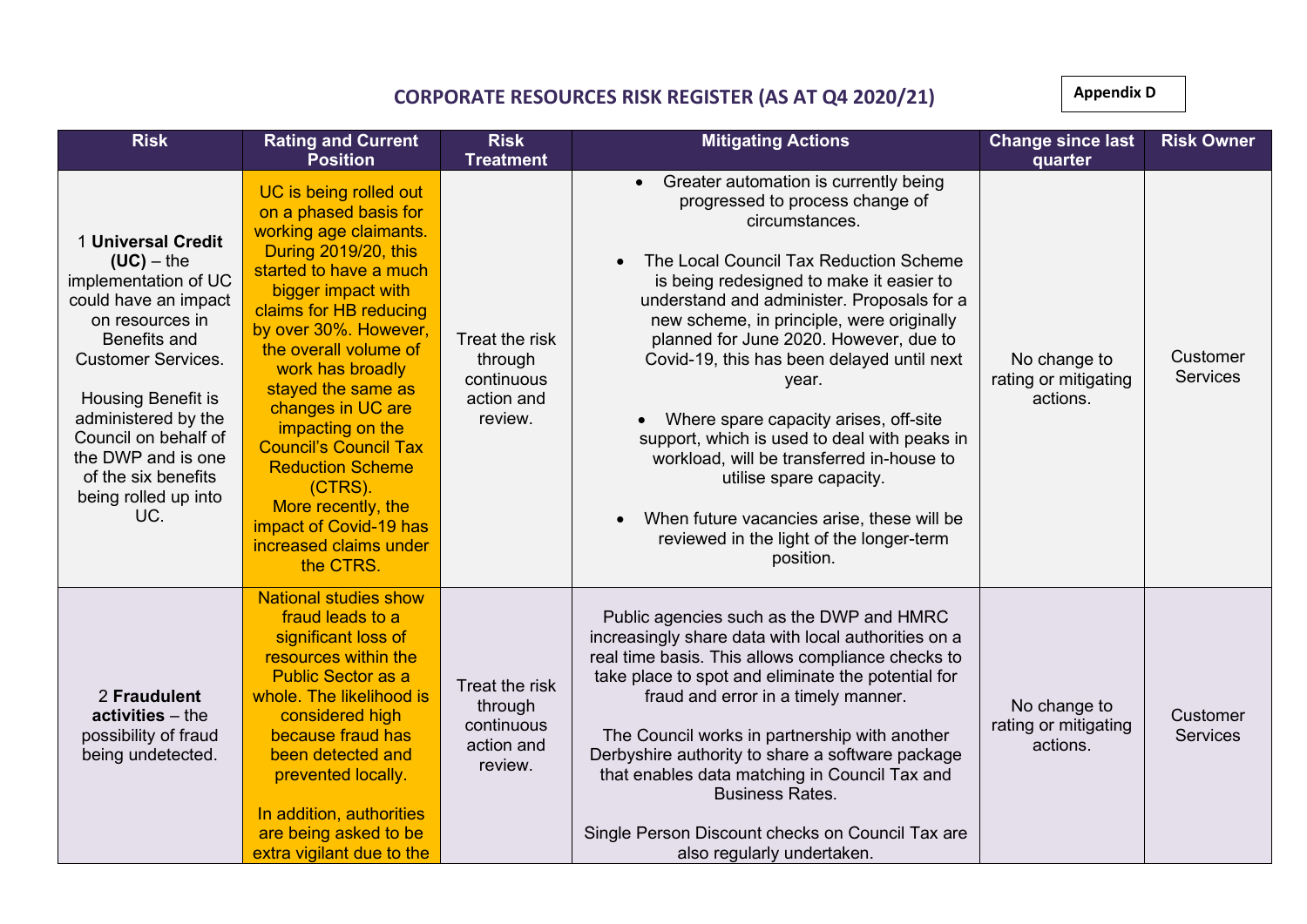|                                                                                                                                                                                                                                                | potential for fraud to<br>increase during Covid-<br>19.                                                                                                                                                                                                                                              |                                                                  | In addition, the Council has a Shared Service<br>Arrangement with Derby City Council which<br>delivers a dedicated Fraud Unit. This Unit is<br>resourced to prevent and detect fraud across all<br>services, including raising awareness amongst<br><b>Council Officers.</b><br>The Fraud Unit have an annual work programme<br>which is considered and approved by the Audit<br>Sub-Committee. Outcomes are also reported to the<br>Audit Committee. |                                                  |                                                         |
|------------------------------------------------------------------------------------------------------------------------------------------------------------------------------------------------------------------------------------------------|------------------------------------------------------------------------------------------------------------------------------------------------------------------------------------------------------------------------------------------------------------------------------------------------------|------------------------------------------------------------------|-------------------------------------------------------------------------------------------------------------------------------------------------------------------------------------------------------------------------------------------------------------------------------------------------------------------------------------------------------------------------------------------------------------------------------------------------------|--------------------------------------------------|---------------------------------------------------------|
| 3 Procurement<br><b>Services</b>                                                                                                                                                                                                               |                                                                                                                                                                                                                                                                                                      |                                                                  |                                                                                                                                                                                                                                                                                                                                                                                                                                                       |                                                  |                                                         |
| The Directorate is<br>responsible for<br>providing a<br>procurement service.<br>Given the specialised<br>and regulatory nature,<br>there is a risk of not<br>having resources to<br>enable good quality<br>advice and support<br>for Services. | The Council does not<br>have its own<br>procurement<br>department but<br>currently has access to<br>support and advice, so<br>the likelihood is<br>considered low.                                                                                                                                   | Treat the risk<br>through<br>continuous<br>action and<br>review  | The Council is part of a Shared Service<br>Arrangement with other Derbyshire Agencies and<br>has access to a wider pool of resources for support<br>and advice.                                                                                                                                                                                                                                                                                       | No change to<br>rating or mitigating<br>actions. | Corporate<br>Resources,<br>Strategic<br><b>Director</b> |
| 4 Public Building<br><b>Ensuring public</b><br>buildings are safe and<br>have adequate repair<br>budgets to ensure<br>they remain fit for<br>purpose.                                                                                          | <b>Budgets are allocated</b><br>for the repair of all<br>public buildings, with<br>the budget provisions<br>based on historical<br>repair expenditure. The<br>adequacy of these<br>budgets will need to be<br>assessed on<br>completion of the<br>planned maintenance<br>programme.<br>Covid-19 risk | Treat the risk<br>through<br>continuous<br>action and<br>review. | Condition surveys are being undertaken with a view<br>to preparing a planned maintenance programme<br>and comparing estimated costs against available<br>budgets.<br>The safety measures identified within the Covid-19<br>risk assessments will be implemented before any<br>closed Council building is re-opened to the public.                                                                                                                     | No change to<br>rating or mitigating<br>actions. | Corporate<br>Property                                   |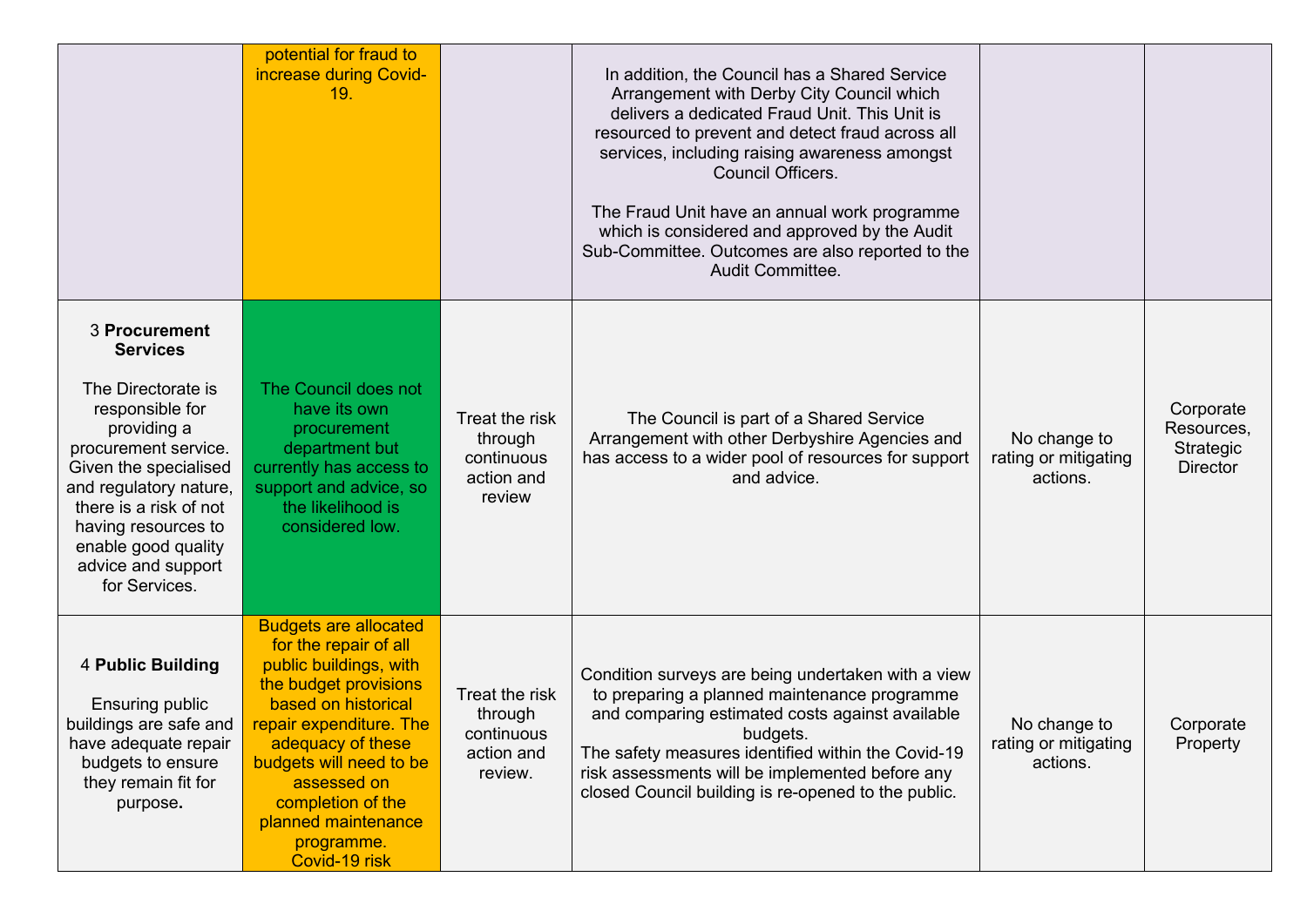|                                                                                                                                                                                                                                                                      | assessments have<br>been undertaken for<br>the Civic Offices, depot<br>and community<br>buildings to ensure<br>adequate safety<br>measures are<br>implemented, with<br>public access being<br>controlled and<br>restricted.                                                          |                                                                  |                                                                                                                                                                                                                                                                                                                                                                                                                                                                                                                                                          |                                          |                    |
|----------------------------------------------------------------------------------------------------------------------------------------------------------------------------------------------------------------------------------------------------------------------|--------------------------------------------------------------------------------------------------------------------------------------------------------------------------------------------------------------------------------------------------------------------------------------|------------------------------------------------------------------|----------------------------------------------------------------------------------------------------------------------------------------------------------------------------------------------------------------------------------------------------------------------------------------------------------------------------------------------------------------------------------------------------------------------------------------------------------------------------------------------------------------------------------------------------------|------------------------------------------|--------------------|
| 5. Financial<br><b>Management</b><br><b>System Upgrade</b><br>The FMS requires an<br>upgrade during<br>2020/21 with a go live<br>date of 1 April 2021.<br>PSN compliance and<br>failure of the upgrade<br>create risks to<br>financial controls and<br>data security | A project group is set<br>up internally to focus on<br><b>Council action points</b><br>with another group set<br>up including the<br>supplier. A project plan<br>is being closely<br>followed by each group.<br>The project went live in<br>April 2021 with no<br>issues identified. | Treat the risk<br>through<br>continuous<br>action and<br>review. | A Business Change project manager and<br>specific finance officers from the Council<br>meet twice per month about the project.<br>A technical consultant and account<br>manager have been assigned to the project<br>by the supplier and they meet weekly with<br>the Council's project manger.<br>A robust project plan has been agreed and<br>signed off by both parties and is being<br>strictly followed and communicated to both<br>groups.<br>All action points from meetings are recorded<br>$\bullet$<br>and followed up by the project manager. | Update to current<br>rating and position | Head of<br>Finance |
| 6. Failure of the<br><b>Financial</b><br><b>Management</b><br><b>System</b><br>The possibility of<br>failure due to aging<br>software poses risks<br>to payment of<br>suppliers, generating<br>customer invoices<br>and qualified                                    | An upgrade to the FMS<br>has been undertaken<br>and went live in April<br>2021                                                                                                                                                                                                       | Treat the risk<br>through<br>continuous<br>action and<br>review. | The Council pays a maintenance fee to the<br>$\bullet$<br>FMS provider for support with system<br>issues.<br>An external consultant is on standby should<br>$\bullet$<br>any major failure occur to help support with<br>any fixes.<br>Payments to suppliers could be made by<br>cheque and blank invoice templates could<br>be utilised if necessary, to overcome a                                                                                                                                                                                     | Update to current<br>rating and position | Head of<br>Finance |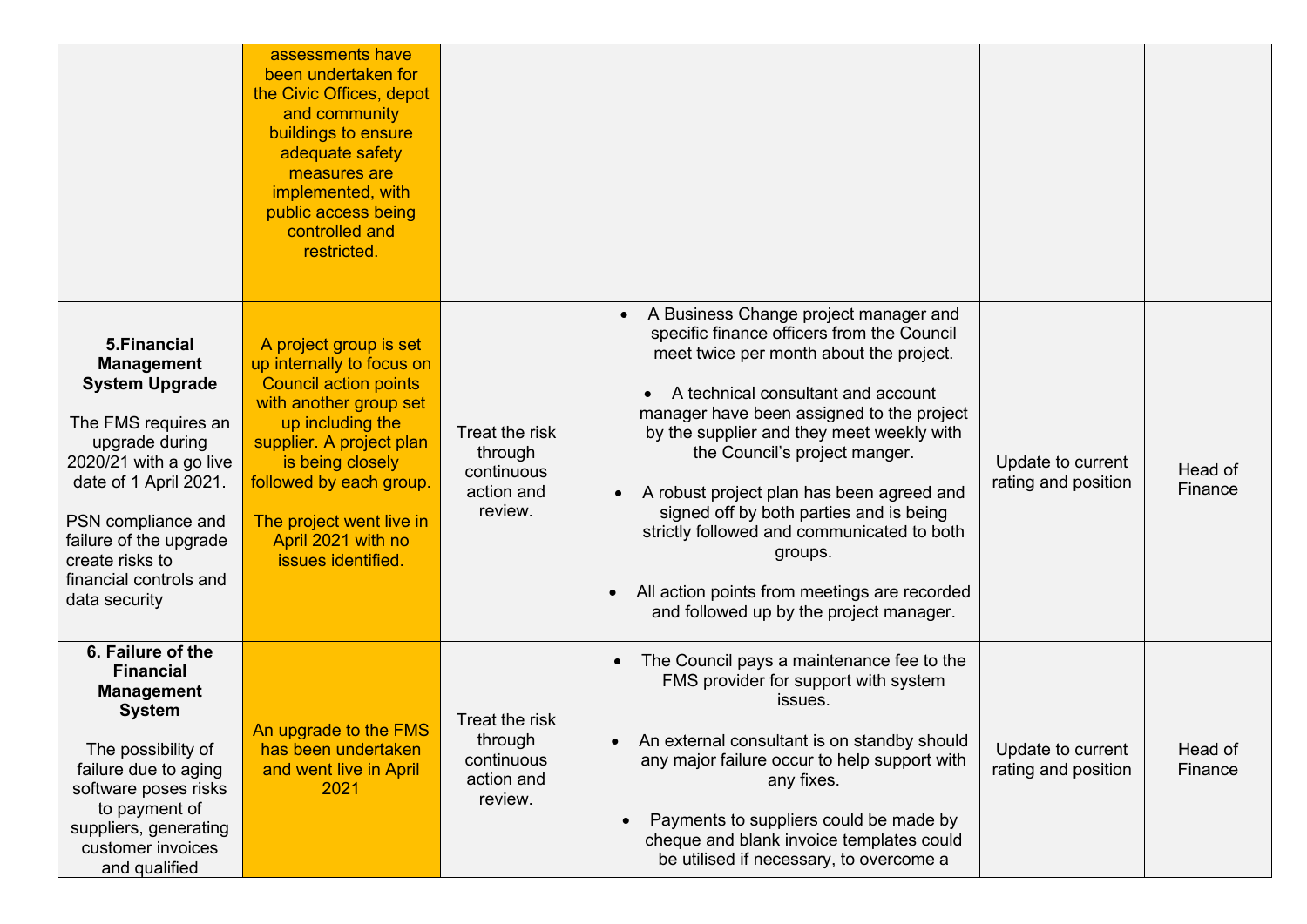| <b>Financial Statements.</b>                                                                                                                                                                                                                                                                                              |                                                                                                                                                                                                                                                                                                                                                                        |                                                                 | major failure.                                                                                                                                                                                                                                                                                                                                                                                                                                                                                                         |                                                 |                                                   |
|---------------------------------------------------------------------------------------------------------------------------------------------------------------------------------------------------------------------------------------------------------------------------------------------------------------------------|------------------------------------------------------------------------------------------------------------------------------------------------------------------------------------------------------------------------------------------------------------------------------------------------------------------------------------------------------------------------|-----------------------------------------------------------------|------------------------------------------------------------------------------------------------------------------------------------------------------------------------------------------------------------------------------------------------------------------------------------------------------------------------------------------------------------------------------------------------------------------------------------------------------------------------------------------------------------------------|-------------------------------------------------|---------------------------------------------------|
| 7. Payroll Service<br>the payment of<br>employees and<br>members is managed<br>on a day-to-day basis<br>by one person.<br>There is no additional<br>capacity or expertise<br>within the team to<br>cope with any down<br>time so the risk of<br>employees and<br>members not<br>receiving payments<br>due is significant. | A report was approved<br>to transfer the payroll<br>service to another Local<br><b>Authority and to TUPE</b><br>the employee in August<br>2019 to create<br>resilience in the<br>service.<br><b>Issues arose and the</b><br>transfer has been<br>delayed. Discussions<br>are ongoing and it is<br>hoped that the service<br>will now transfer by<br><b>April 2022.</b> | Treat the risk<br>through<br>continuous<br>action and<br>review | There is a support function for payroll<br>provision available to the Council from the<br>supplier of the payroll software which can<br>be utilised in an emergency.<br>Discussions regarding cover of the payroll<br>service are currently underway with the<br>software supplier to make the detail more<br>formal.<br>Chesterfield Borough Council use the same<br>payroll system and are able to offer a small<br>level of support if required although they<br>would not have the capacity to run the<br>payroll. | No change to<br>rating or mitigating<br>actions | Head of<br>Finance                                |
| 8. Payroll Software<br><b>Contract Expiry</b><br>The contract expires<br>in February 2022 and<br>a tender would be<br>required which may<br>result in a change to<br>the system prior to<br>the end of a tax year<br>plus an increased<br>cost                                                                            | No specification for a<br>tender has been drawn<br>up at this stage due to<br>the potential<br>outsourcing of the<br>service.<br>If the service transfers<br>in April 2022 there will<br>be a contractual gap of<br>approximately a month                                                                                                                              | Treat the risk<br>through<br>continuous<br>action and<br>review | The service is due to transfer to another<br>$\bullet$<br>Local Authority and therefore a tender may<br>not be required.<br>If the transfer doesn't take place, a<br>$\bullet$<br>specification is partly in place due to the<br>detail required for the transfer so this can be<br>adapted.<br>Discussions with the current software<br>provider are underway regarding the<br>contract and the potential transfer of the<br>service.                                                                                 | No change to<br>rating or mitigating<br>actions | Head of<br>Finance                                |
| 9. Transformation<br><b>Compliance</b><br>Approval of projects<br>or workloads outside<br>the annual work<br>programme for ICT<br>and Business Change                                                                                                                                                                     | <b>The Council has signed</b><br>up to a Transformation<br>Roadmap.<br>Any day-to-day<br>activities or project<br>work that is established<br>outside this process but<br>calls on the same                                                                                                                                                                            | Treat the risk<br>through<br>continuous<br>action and<br>review | Ensure all Heads of Service are aware of<br>$\bullet$<br>the roadmap and the implications of adding<br>additional projects.<br><b>Ensure Transformation Steering Group</b><br>$\bullet$<br>members understand when they are<br>involved in other work how that affects the<br>ability to deliver critical transformation                                                                                                                                                                                               | No change to<br>rating or mitigating<br>actions | <b>Business</b><br>Change, ICT,<br><b>Digital</b> |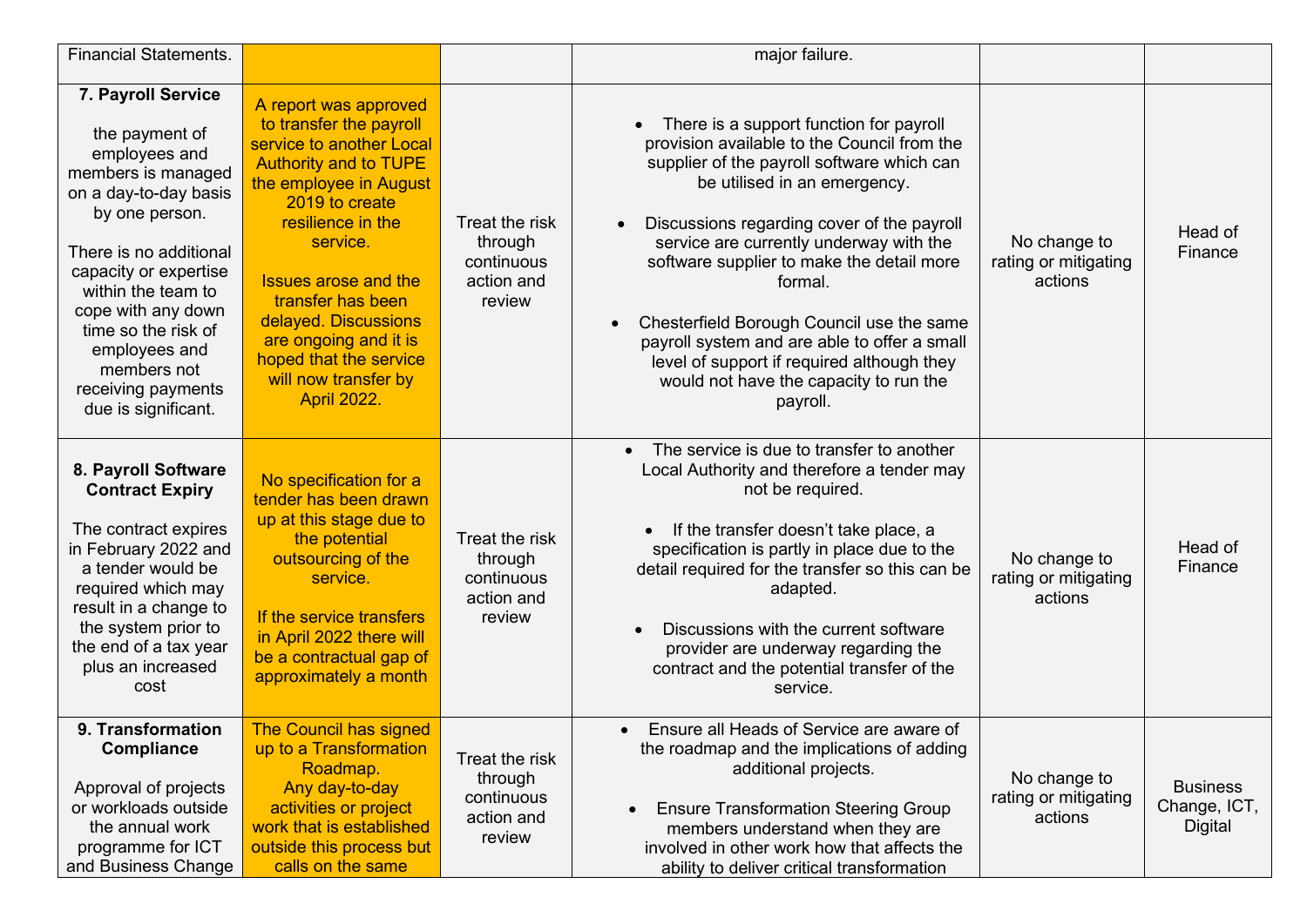|                                                                                                                                                                                                                                                                                                                                                                                                                                                       | resources will stop<br>progress on approved                                                                                                                                                                                                                                                                                      |                                                                  | projects.                                                                                                                                                                                                                                                                                                                                                                                                                                                                                                                                                                                                                                                                                                                                                                                                                         |                                                 |                    |
|-------------------------------------------------------------------------------------------------------------------------------------------------------------------------------------------------------------------------------------------------------------------------------------------------------------------------------------------------------------------------------------------------------------------------------------------------------|----------------------------------------------------------------------------------------------------------------------------------------------------------------------------------------------------------------------------------------------------------------------------------------------------------------------------------|------------------------------------------------------------------|-----------------------------------------------------------------------------------------------------------------------------------------------------------------------------------------------------------------------------------------------------------------------------------------------------------------------------------------------------------------------------------------------------------------------------------------------------------------------------------------------------------------------------------------------------------------------------------------------------------------------------------------------------------------------------------------------------------------------------------------------------------------------------------------------------------------------------------|-------------------------------------------------|--------------------|
|                                                                                                                                                                                                                                                                                                                                                                                                                                                       | projects.                                                                                                                                                                                                                                                                                                                        |                                                                  |                                                                                                                                                                                                                                                                                                                                                                                                                                                                                                                                                                                                                                                                                                                                                                                                                                   |                                                 |                    |
| 10 Banking and<br><b>Counterparty Limits</b><br>authorised signatories<br>being unavailable,<br>internet failure<br>resulting in no access<br>to the bank accounts<br>Any of the above<br>could result in a<br>breach of the<br>approved<br>counterparty limits set<br>by the Council,                                                                                                                                                                | <b>Annual leave and</b><br>meetings of both<br>approvers and<br>administrative functions<br>are monitored by the<br>team to ensure any<br>potential risks are<br>mitigated.<br><b>External internet issues</b><br>cannot be managed<br>directly but internal<br>issues are reverted to<br>the Head of Business<br>Change and ICT | Treat the risk<br>through<br>continuous<br>action and<br>review. | 5 administration staff have responsibility for<br>$\bullet$<br>setting up transfers of cash therefore any<br>external internet failure is mitigated by<br>having at least 2 other staff to take over the<br>process.<br>There are 3 approvers for banking<br>transactions, 2 of which are the S151 and<br>Deputy S151 Officers. At least 1 of these<br>officers is always available for approvals.<br>Cash flow forecasts are updated daily, and<br>any known transfers are set up in advance                                                                                                                                                                                                                                                                                                                                     | No change to<br>rating or mitigating<br>actions | Head of<br>Finance |
| 11 Failure of<br>systems external to<br><b>Finance</b><br>The Academy system<br>interfaces data for<br>Housing Benefit,<br><b>Council Tax and</b><br><b>Business Rates daily.</b><br>The AIM system<br>interfaces cash files<br>daily.<br>Failure to either of<br>these systems or<br>interfaces results in<br>customer accounts<br>not being up to date<br>with cash paid and<br>the FMS not including<br>all assets and<br>liabilities resulting in | The files are monitored<br>daily and any issues<br>raised with the IT<br>Helpdesk.<br>There is an upgrade<br>currently in process to<br>the Academy system<br>which the Finance team<br>have been involved in<br>testing, so risk of failure<br>is low.                                                                          | Treat the risk<br>through<br>continuous<br>action and<br>review. | An annual maintenance fee is paid to the<br>$\bullet$<br>system providers for system support and<br>disaster recovery.<br>Daily reconciliations of cash are completed<br>by the Finance team to ensure that any<br>failure is recognised immediately. To<br>prevent any reputational issues, a major<br>failure would result in debt collection<br>reminders being delayed.<br>Bank accounts are also reconciled daily,<br>and any missing cash files would be<br>manually transferred into the FMS to ensure<br>the Debtor position is correct.<br><b>Council Tax, Business Rates and Housing</b><br>$\bullet$<br>Benefit interface files are reconciled<br>monthly but the processing of the interface<br>files is a manual task so any failure of file<br>generation would be recognised<br>immediately and reported to the IT | No change to<br>rating or mitigating<br>actions | Head of<br>Finance |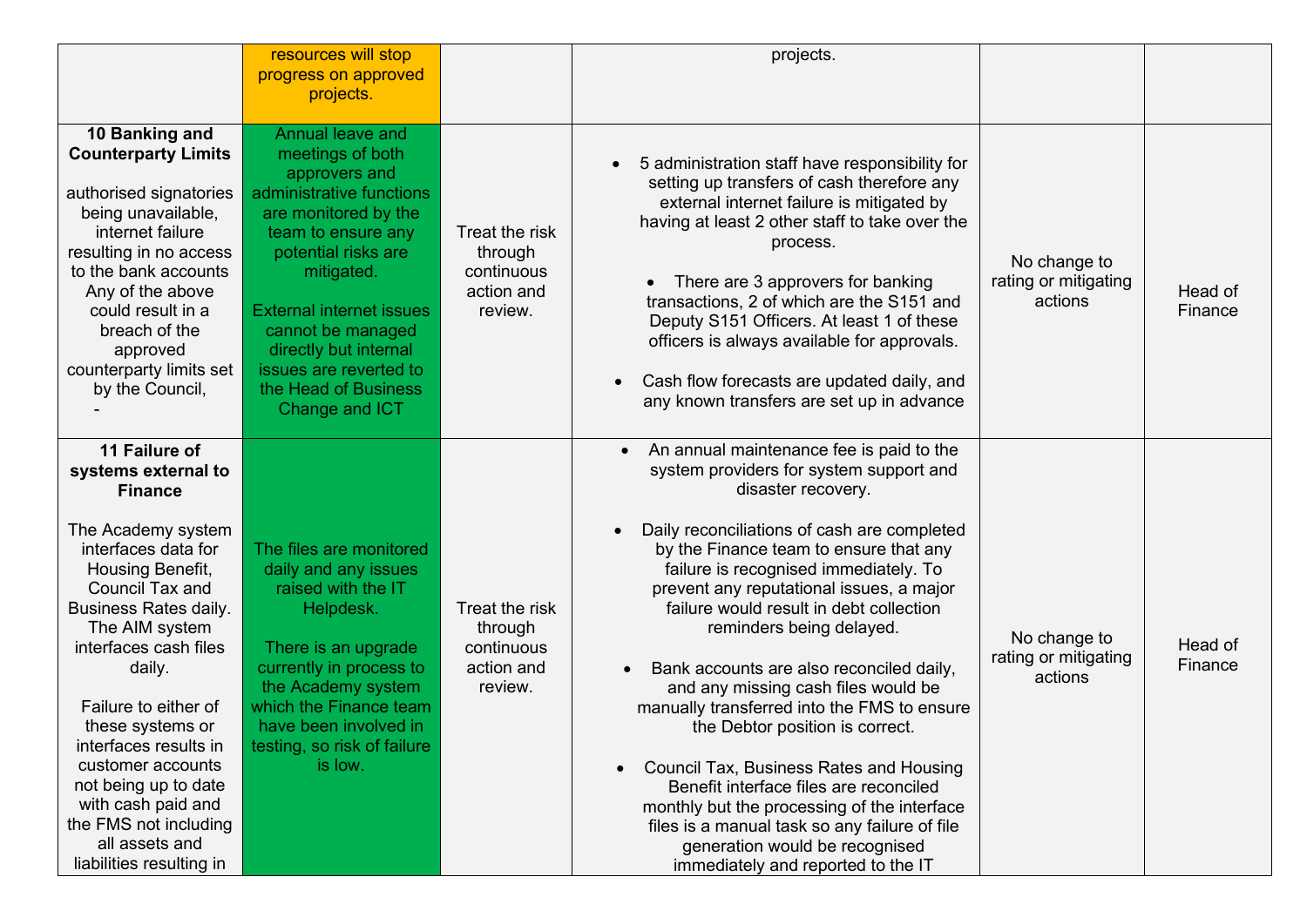| $\sim$ 11.64 $\times$<br>potential qualification |  | Helpdesk. |  |
|--------------------------------------------------|--|-----------|--|
| of the Financial                                 |  |           |  |
| <b>Statements</b>                                |  |           |  |

## **CORPORATE RESOURCES RISK MATRIX**